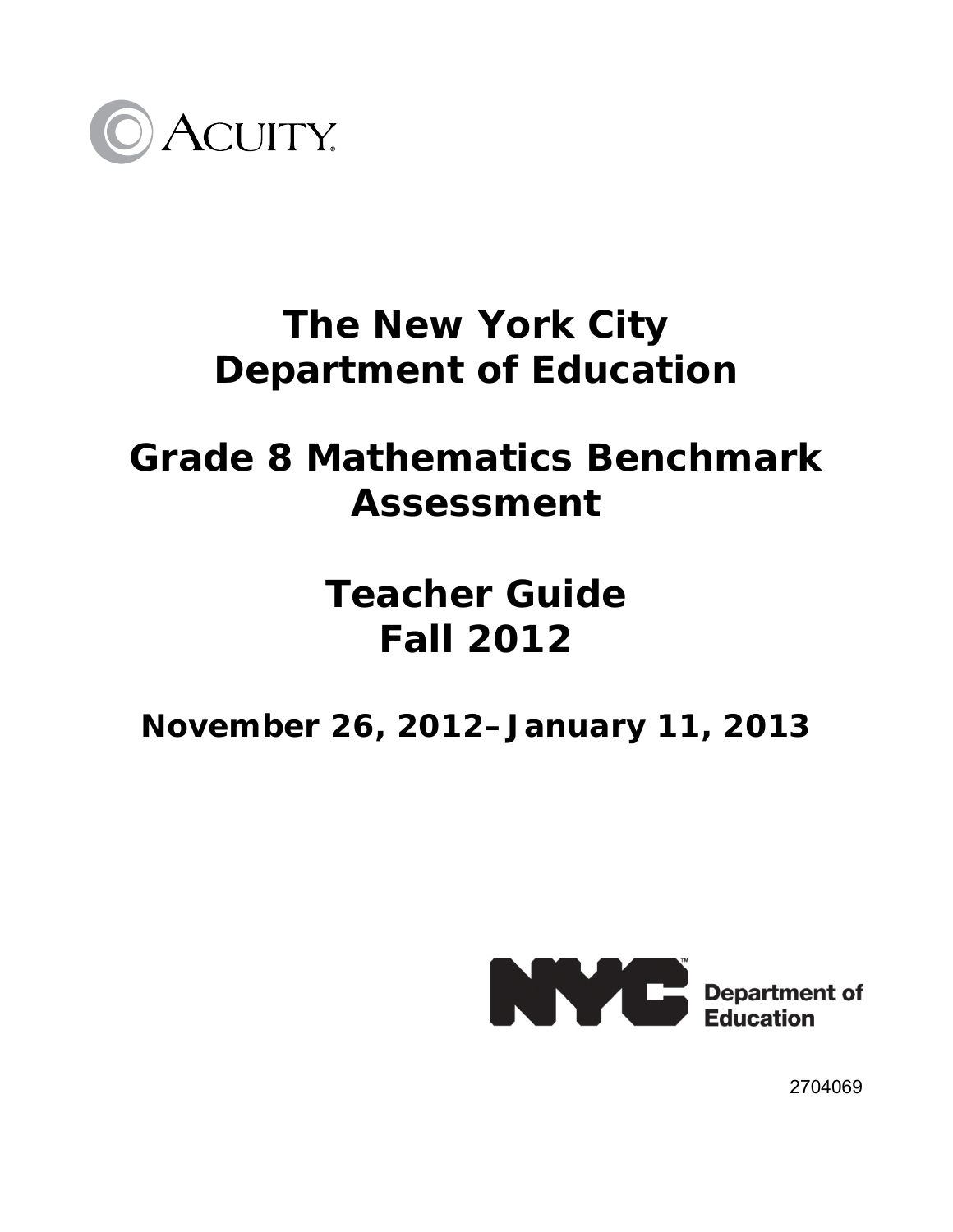#### **Table of Contents**

| <b>Rubrics for Scoring Short-Response &amp; Extended-Response/</b> |  |
|--------------------------------------------------------------------|--|
|                                                                    |  |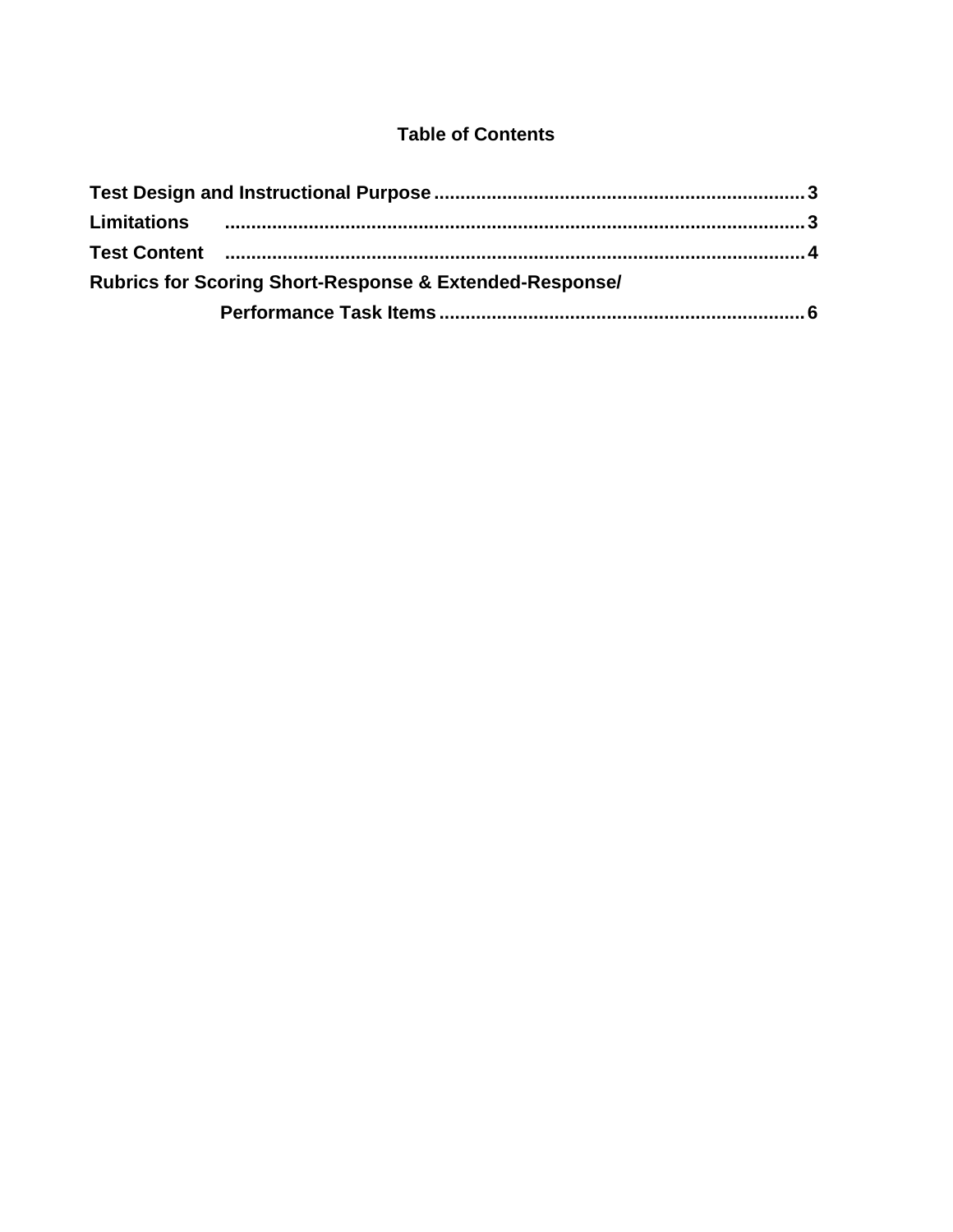#### **Test Design and Instructional Purpose**

The Mathematics Benchmark Assessment is designed to help you collect *some* information about your students' progress toward meeting the Common Core expectations for eighth grade. This information can provide insights into your students' mathematical proficiency, specifically their fluency with skills, their conceptual understanding, and their ability to apply concepts and skills in novel settings. Consequently, the results from the Benchmark Assessment may influence your plans for targeting instruction to meet your students' needs.

There are two Benchmark Assessments available for the school year. Both assessments are aligned to units from the New York City Department of Education's Curriculum Maps. The first Grade 8 Mathematics Benchmark Assessment, designed to be administered in the fall, focuses on Units 1 and 2; and the second Grade 8 Mathematics Benchmark Assessment, designed to be administered in the winter, focuses on Units 3 and 4. The assessments contain various item types: multiple choice, short response, and constructed response/performance tasks. Items may partially align to a single standard, several standards, a cluster, or a domain, or may require synthesis across clusters and/or domains.

The Benchmark Assessments are meant to provide a lens for identifying some of the skills and concepts that may need to be taught or reinforced if students are to meet the Common Core expectations for eighth grade. The results of this assessment will best support your instruction and your students' learning if you are familiar with the Common Core Learning Standards, including the fluency expectations, key advances, and culminating standards.

#### **Limitations**

Neither Benchmark Assessment is an exhaustive test. While each Benchmark Assessment reflects the Common Core Standards in the units that comprise its blueprint, Common Core Standards contain a breadth of skills and concepts that cannot be fully assessed by any single measure.

Additionally, each Benchmark Assessment is limited to a maximum of three units and covers approximately 25–40% of the year's instruction. Accordingly, the Benchmark Assessments do not reflect the work of the entire grade.

As a result, this assessment is best used as part of a comprehensive set of evaluative measures that include teacher observation, classwork, homework, and school- or teacher-made assessments.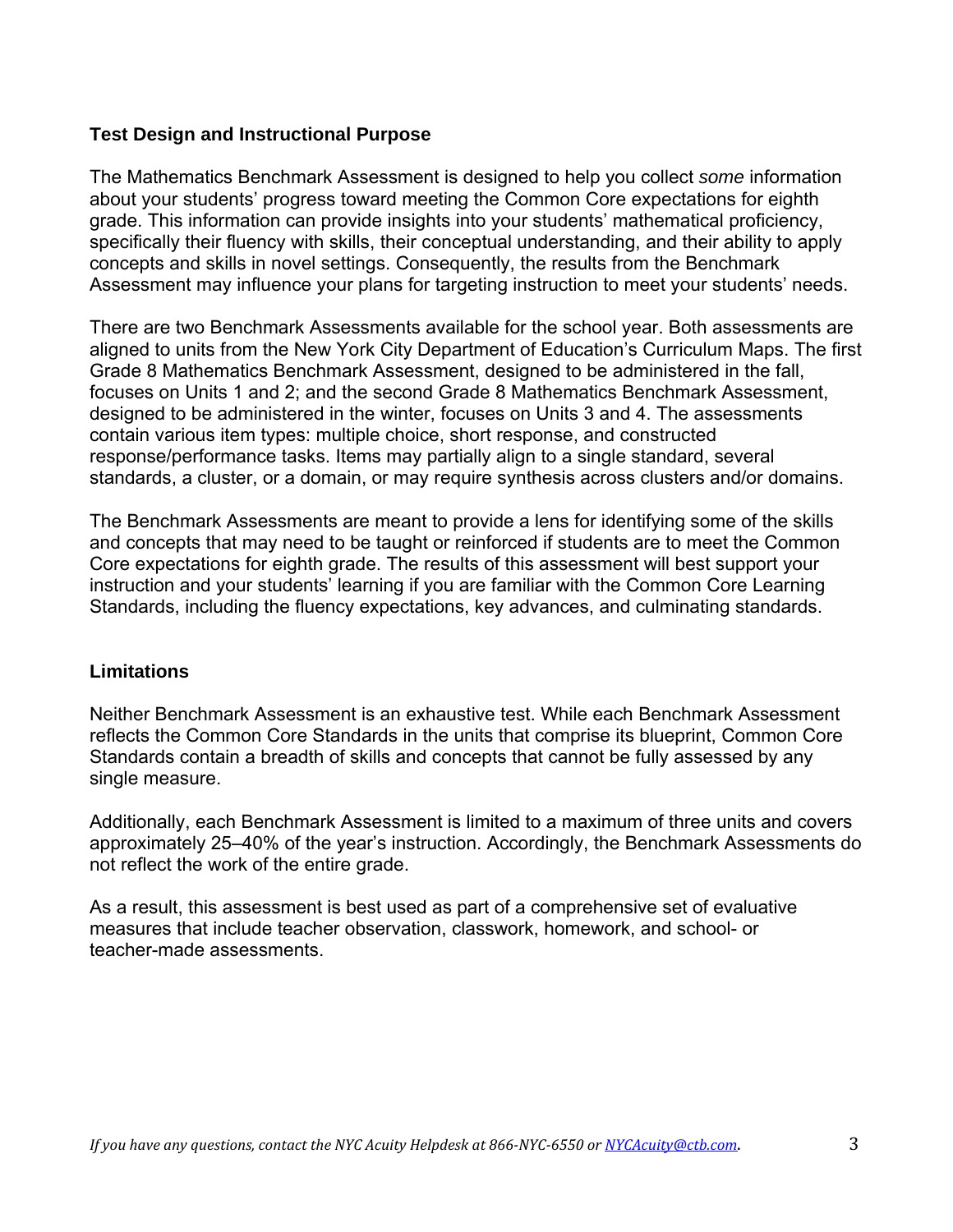### **Test Content**

Unit 1 focuses on Congruence and Similarity. Unit 2 focuses on Functions.

### **Content of Benchmark 1**

| <b>Unit</b> | Domain           | Cluster                                                                                                                | Standard                                                                                                                                                                                                                                                                                                                                                                                                                                               | <b>Items</b>                  |
|-------------|------------------|------------------------------------------------------------------------------------------------------------------------|--------------------------------------------------------------------------------------------------------------------------------------------------------------------------------------------------------------------------------------------------------------------------------------------------------------------------------------------------------------------------------------------------------------------------------------------------------|-------------------------------|
| 1           | <b>Geometry</b>  | Understand<br>congruence<br>and similarity<br>using physical<br>models,<br>transparencies,<br>or geometry<br>software. | 8.G.2. Understand that a two-<br>dimensional figure is congruent to<br>another if the second can be obtained<br>from the first by a sequence of rotations,<br>reflections, and translations; given two<br>congruent figures, describe a sequence<br>that exhibits the congruence between<br>them.                                                                                                                                                      | 1, 4, 9,<br>12, 17,<br>20, 30 |
| 1           | <b>Geometry</b>  | Understand<br>congruence<br>and similarity<br>using physical<br>models,<br>transparencies,<br>or geometry<br>software. | 8.G.3. Describe the effect of dilations,<br>translations, rotations, and reflections on<br>two-dimensional figures using<br>coordinates.                                                                                                                                                                                                                                                                                                               | 5, 10,<br>16, 18,<br>21, 29   |
| 1           | <b>Geometry</b>  | Understand<br>congruence<br>and similarity<br>using physical<br>models,<br>transparencies,<br>or geometry<br>software. | 8.G.4. Understand that a two-<br>dimensional figure is similar to another if<br>the second can be obtained from the<br>first by a sequence of rotations,<br>reflections, translations, and dilations;<br>given two similar two-dimensional<br>figures, describe a sequence that<br>exhibits the similarity between them.                                                                                                                               | 7, 24,<br>26, 28,<br>14       |
| 1           | <b>Geometry</b>  | Understand<br>congruence<br>and similarity<br>using physical<br>models,<br>transparencies,<br>or geometry<br>software. | 8.G.5. Use informal arguments to<br>establish facts about the angle sum and<br>exterior angle of triangles, about the<br>angles created when parallel lines are<br>cut by a transversal, and the angle-angle<br>criterion for similarity of triangles. For<br>example, arrange three copies of the<br>same triangle so that the sum of the<br>three angles appears to form a line, and<br>give an argument in terms of<br>transversals why this is so. | 32, 22                        |
| 2           | <b>Functions</b> | Define,<br>evaluate, and<br>compare<br>functions.                                                                      | 8.F.1. Understand that a function is a<br>rule that assigns to each input exactly<br>one output. The graph of a function is<br>the set of ordered pairs consisting of an<br>input and the corresponding output.                                                                                                                                                                                                                                        | 3, 8,<br>11, 31               |

*If you have any questions, contact the NYC Acuity Helpdesk at 866NYC6550 or NYCAcuity@ctb.com*. 4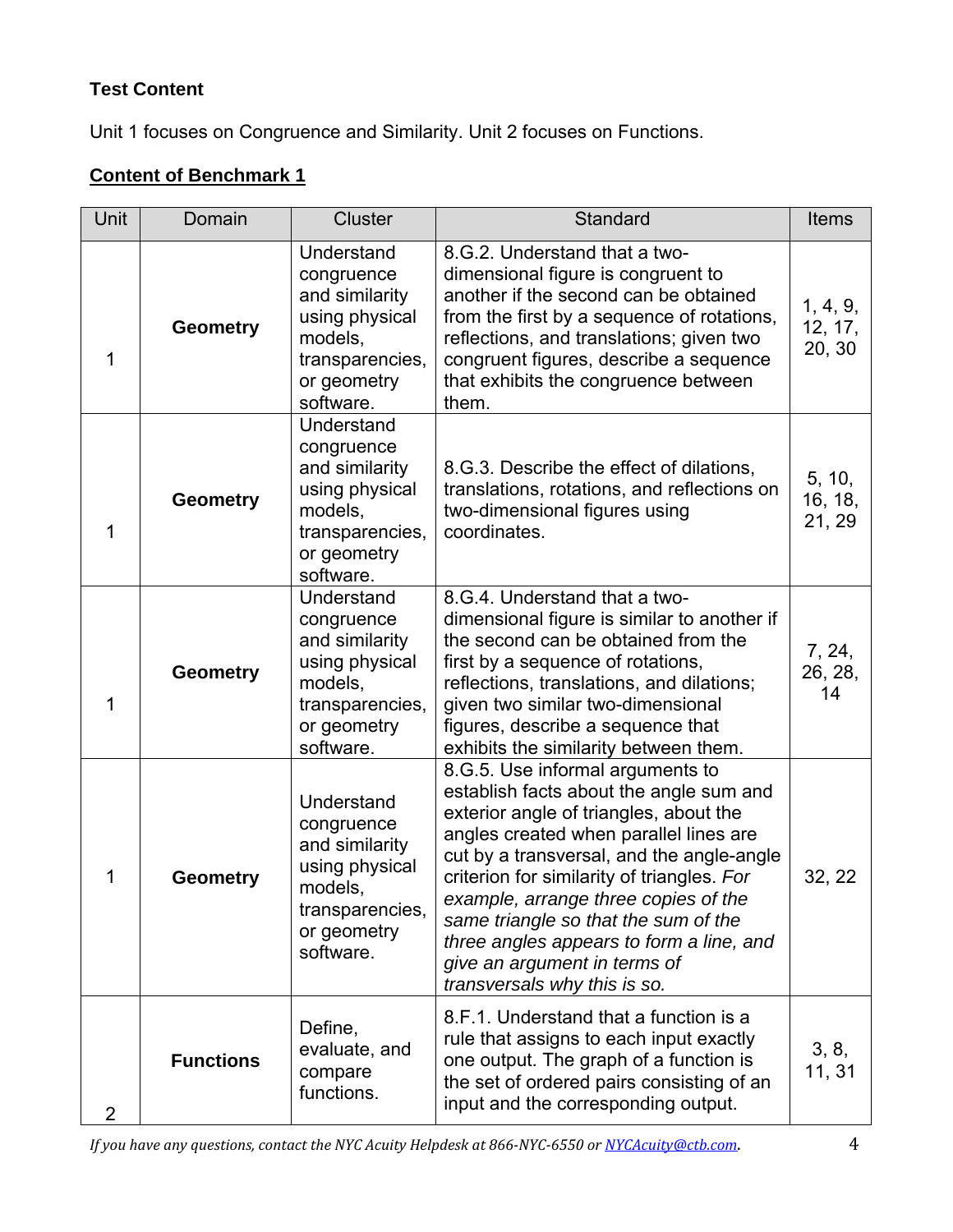| $\overline{2}$ | <b>Functions</b>                            | Define,<br>evaluate, and<br>compare<br>functions.               | 8.F.2. Compare properties of two<br>functions each represented in a different<br>way (algebraically, graphically,<br>numerically in tables, or by verbal<br>descriptions). For example, given a<br>linear function represented by a table of<br>values and a linear function represented<br>by an algebraic expression, determine<br>which function has the greater rate of<br>change. | 2,<br>15,19,<br>25, 27 |
|----------------|---------------------------------------------|-----------------------------------------------------------------|----------------------------------------------------------------------------------------------------------------------------------------------------------------------------------------------------------------------------------------------------------------------------------------------------------------------------------------------------------------------------------------|------------------------|
| 2              | <b>Statistics and</b><br><b>Probability</b> | Investigate<br>patterns of<br>association in<br>bivariate data. | 8. SP. 1. Construct and interpret scatter<br>plots for bivariate measurement data to<br>investigate patterns of association<br>between two quantities. Describe<br>patterns such as clustering, outliers,<br>positive or negative association, linear<br>association, and nonlinear association.                                                                                       | 6, 13,<br>23, 33       |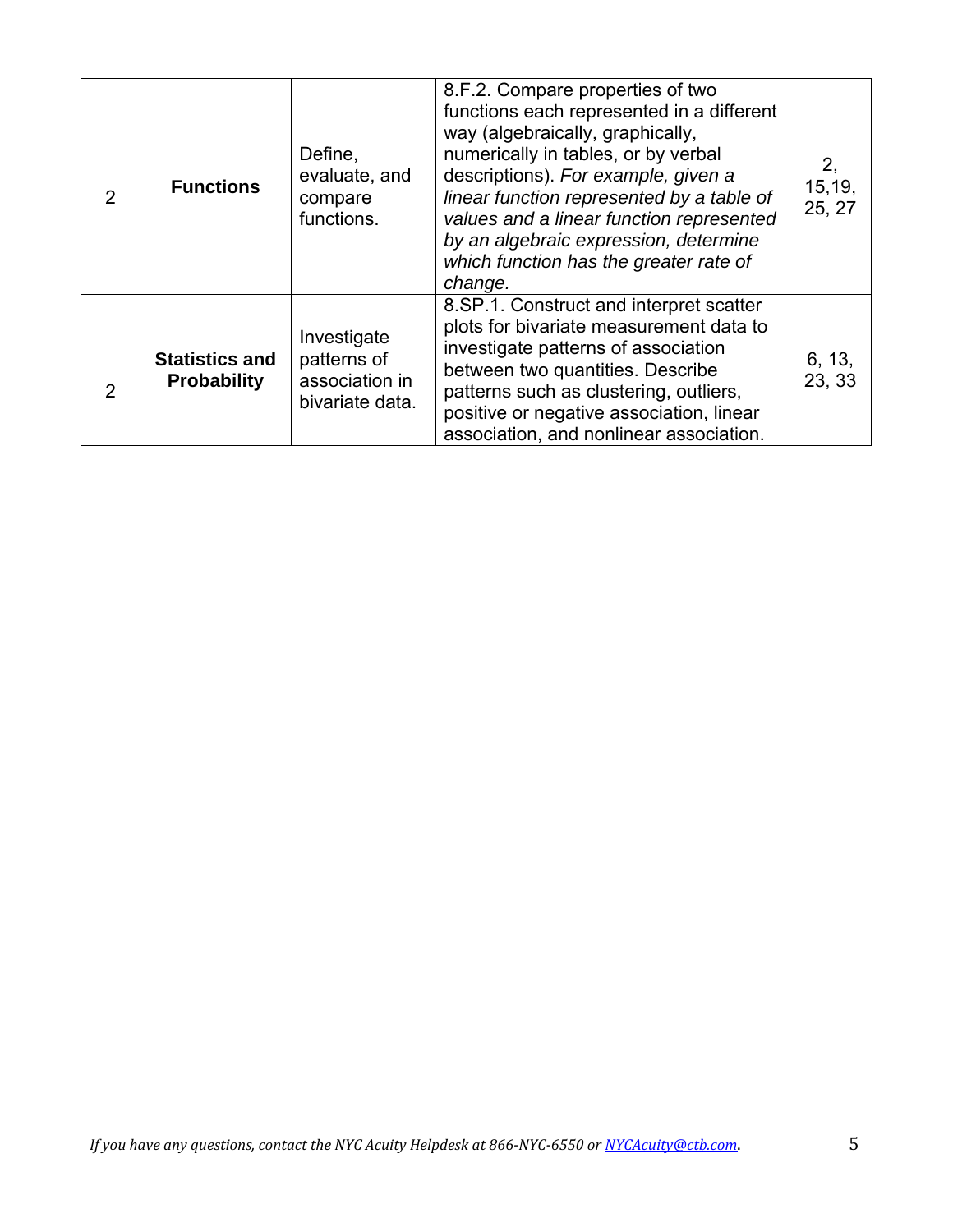### **Rubrics for Scoring Short-Response and Extended-Response/Performance Task Items**

#### **Item # 27**

| <b>Key Elements</b> |                                                                                                                                                                                                                      |  |
|---------------------|----------------------------------------------------------------------------------------------------------------------------------------------------------------------------------------------------------------------|--|
| N/A                 |                                                                                                                                                                                                                      |  |
|                     | <b>Criteria</b>                                                                                                                                                                                                      |  |
| 2                   | Meets Standard (Meets criteria at grade level)<br>2 correct elements<br>Writes the difference, in dollars, between the rate per hour charged by the two<br>teachers<br><b>AND</b><br>Shows complete and correct work |  |
| 1                   | <b>Near Standard</b> (Mostly meets criteria)<br>1 correct element<br>Writes the difference, in dollars, between the rate per hour charged by the two<br>teachers<br>0R<br>Shows complete and correct work            |  |
| $\overline{0}$      | <b>Far Below Standard</b><br>Incorrect response                                                                                                                                                                      |  |
| <b>Exemplar</b>     |                                                                                                                                                                                                                      |  |
| 2                   | 15 dollars<br><b>AND</b><br>Rate per hour for Teacher A = $75/3$ = \$25<br>Rate per hour for Teacher B = $(240 – 120)/(6 – 3) = $40$<br>Difference = $$40 - $25 = $15$<br><b>OR</b><br>Other valid answer            |  |

| <b>Key Elements</b> |                                                                                                                                                                                                                       |  |  |
|---------------------|-----------------------------------------------------------------------------------------------------------------------------------------------------------------------------------------------------------------------|--|--|
| N/A                 |                                                                                                                                                                                                                       |  |  |
| <b>Criteria</b>     |                                                                                                                                                                                                                       |  |  |
| 3                   | Meets Standard (Meets criteria at grade level)<br>3 correct elements<br>Draws the image PQRS<br><b>AND</b><br>Explains the steps needed to find the image<br><b>AND</b><br>States that the quadrilaterals are similar |  |  |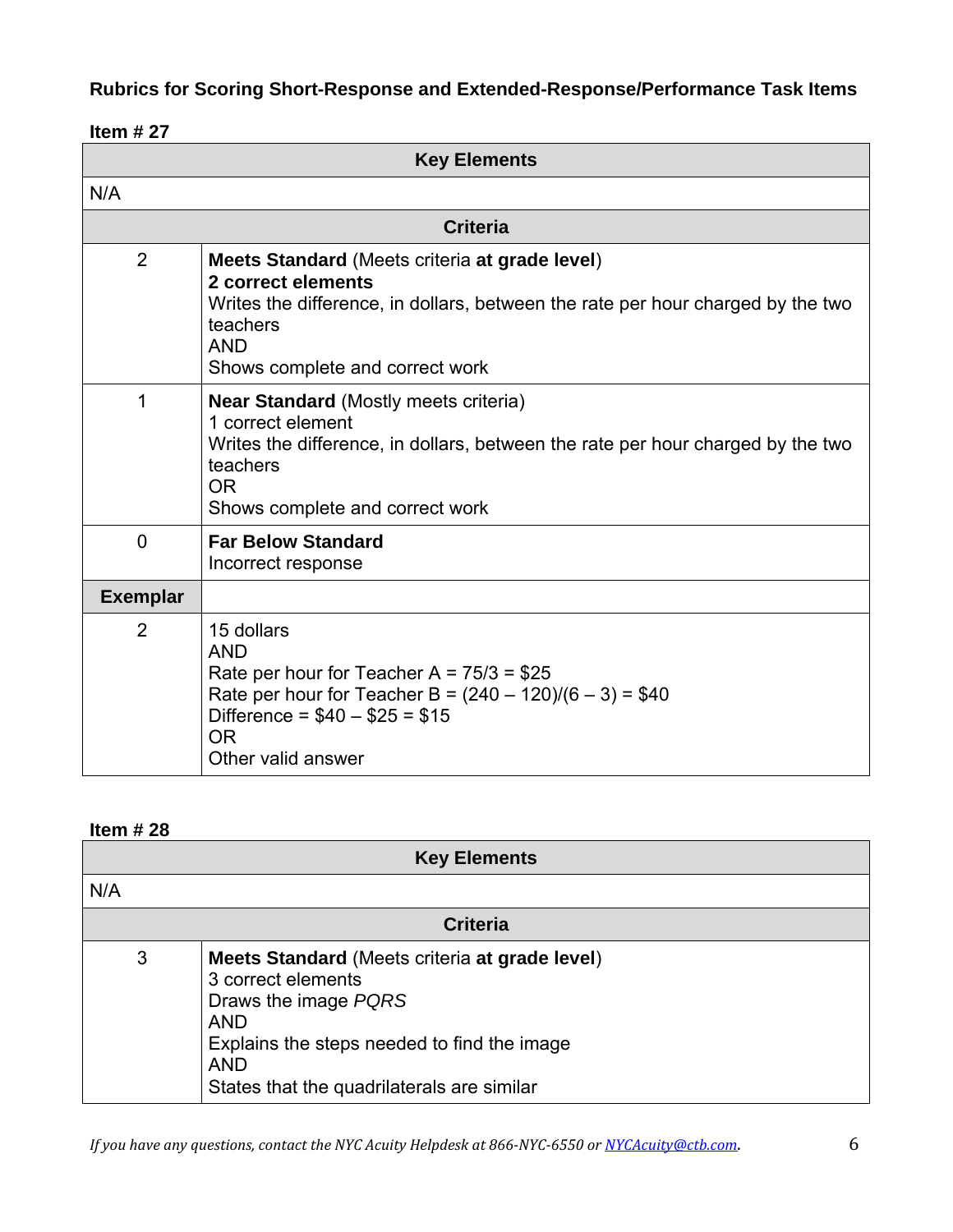| $\overline{2}$  | <b>Near Standard (Mostly meets criteria)</b><br>2 correct elements                                                                                                    |  |  |
|-----------------|-----------------------------------------------------------------------------------------------------------------------------------------------------------------------|--|--|
|                 | Draws the image PQRS and explains the steps needed to find the image.                                                                                                 |  |  |
|                 | <b>OR</b><br>Draws the image PQRS and states that the quadrilaterals are similar                                                                                      |  |  |
|                 | <b>OR</b>                                                                                                                                                             |  |  |
|                 | Explains the steps needed to find the image and states that the quadrilaterals<br>are similar                                                                         |  |  |
| 1               | Approaching standard (Partially meets criteria)<br>1 correct element<br>Draws the image PQRS<br><b>OR</b><br>Explains the steps needed to find the image<br><b>OR</b> |  |  |
|                 | States that the quadrilaterals are similar                                                                                                                            |  |  |
| $\overline{0}$  | <b>Far Below Standard</b><br>Incorrect response                                                                                                                       |  |  |
| <b>Exemplar</b> |                                                                                                                                                                       |  |  |
| 3               |                                                                                                                                                                       |  |  |
|                 |                                                                                                                                                                       |  |  |
|                 |                                                                                                                                                                       |  |  |
|                 | 4                                                                                                                                                                     |  |  |
|                 | 3                                                                                                                                                                     |  |  |
|                 | $S\, \vert R$<br>2                                                                                                                                                    |  |  |
|                 |                                                                                                                                                                       |  |  |
|                 | 5<br>3                                                                                                                                                                |  |  |
|                 | Β                                                                                                                                                                     |  |  |
|                 |                                                                                                                                                                       |  |  |
|                 |                                                                                                                                                                       |  |  |
|                 | 4                                                                                                                                                                     |  |  |
|                 |                                                                                                                                                                       |  |  |
|                 | <b>OR</b>                                                                                                                                                             |  |  |
|                 | Other valid drawing/sketch/image                                                                                                                                      |  |  |
|                 | <b>AND</b><br>The coordinates of ABCD after it is reflected across the x-axis are $(0, -[-2])$ ,                                                                      |  |  |
|                 | $(2, -[-2])$ , $(4, -[-4])$ , and $(4, -[-2])$ . Therefore, the reflected image has                                                                                   |  |  |

*If you have any questions, contact the NYC Acuity Helpdesk at 866NYC6550 or NYCAcuity@ctb.com*. 7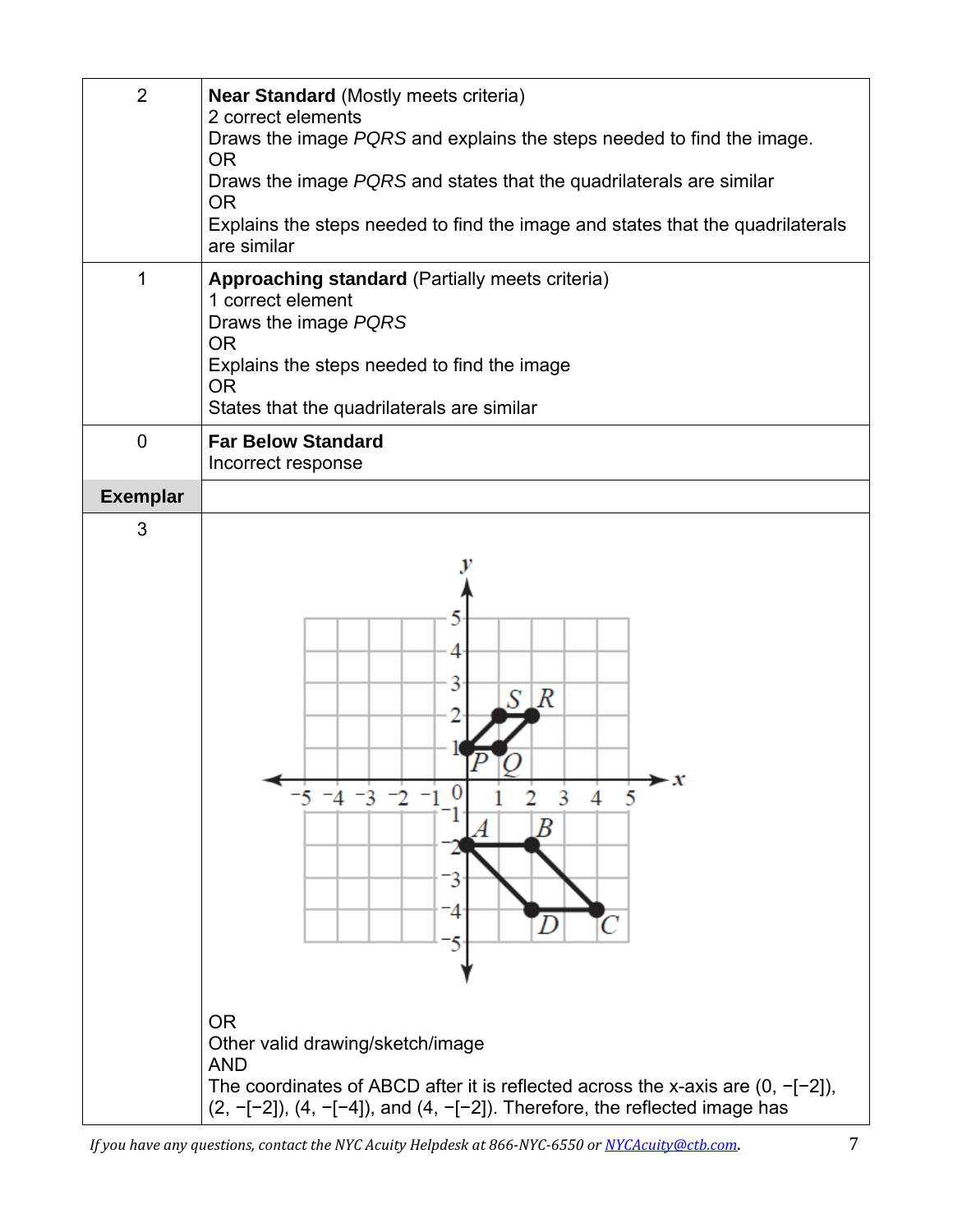| coordinates $(0, 2)$ , $(2, 2)$ , $(4, 4)$ , $(4, 2)$ . When the reflected image is dilated by a         |
|----------------------------------------------------------------------------------------------------------|
| scale factor of $\overline{2}$ , the coordinates are (0/2, 2/2), (2/2, 2/2), (4/2, 4/2), and (4/2,       |
| $2/2$ ); therefore, the dilated image has coordinates $(0, 1)$ , $(1, 1)$ , $(2, 2)$ , and<br>$(2, 1)$ . |
| <b>AND</b>                                                                                               |
| The quadrilaterals are similar.                                                                          |
| 0R                                                                                                       |
| Other valid answer                                                                                       |

| <b>Key Elements</b> |                                                                                                                                                                                                                                                                                                                                                                                                                                                                                                                           |  |
|---------------------|---------------------------------------------------------------------------------------------------------------------------------------------------------------------------------------------------------------------------------------------------------------------------------------------------------------------------------------------------------------------------------------------------------------------------------------------------------------------------------------------------------------------------|--|
| N/A                 |                                                                                                                                                                                                                                                                                                                                                                                                                                                                                                                           |  |
|                     | <b>Criteria</b>                                                                                                                                                                                                                                                                                                                                                                                                                                                                                                           |  |
| 3                   | Meets Standard (Meets criteria at grade level)<br>3 correct elements<br>Draws triangle ABC and triangle PQR<br><b>AND</b><br>Explains the method and effects<br><b>AND</b><br>Writes the coordinates of the points $X$ , Y, and Z                                                                                                                                                                                                                                                                                         |  |
| $\overline{2}$      | <b>Near Standard (Mostly meets criteria)</b><br>2 correct elements<br>Draws triangle ABC and triangle PQR and explains the method and effects<br><b>OR</b><br>Draws triangle ABC and triangle PQR and writes the coordinates of the points<br>$X$ , Y, and $Z$<br>OR<br>Explains the method and effects and writes the coordinates of the points $X$ , $Y$ ,<br>and $Z$<br><b>OR</b><br>Explains the method and effects and writes the correct coordinate pairs based<br>on incorrect pairs found for $P$ , $Q$ , and $R$ |  |
| 1                   | Approaching standard (Partially meets criteria)<br>1 correct element<br>Draws triangle ABC and triangle PQR<br><b>OR</b><br>Explains the method of finding the coordinates and the effects of the rotation<br><b>OR</b><br>Writes the coordinates of the points $X$ , Y, and Z<br><b>OR</b><br>Correct coordinate pairs based on incorrect pairs found for $P$ , $Q$ , and $R$                                                                                                                                            |  |
| $\overline{0}$      | <b>Far Below Standard</b><br>Incorrect response                                                                                                                                                                                                                                                                                                                                                                                                                                                                           |  |

*If you have any questions, contact the NYC Acuity Helpdesk at 866NYC6550 or NYCAcuity@ctb.com*. 8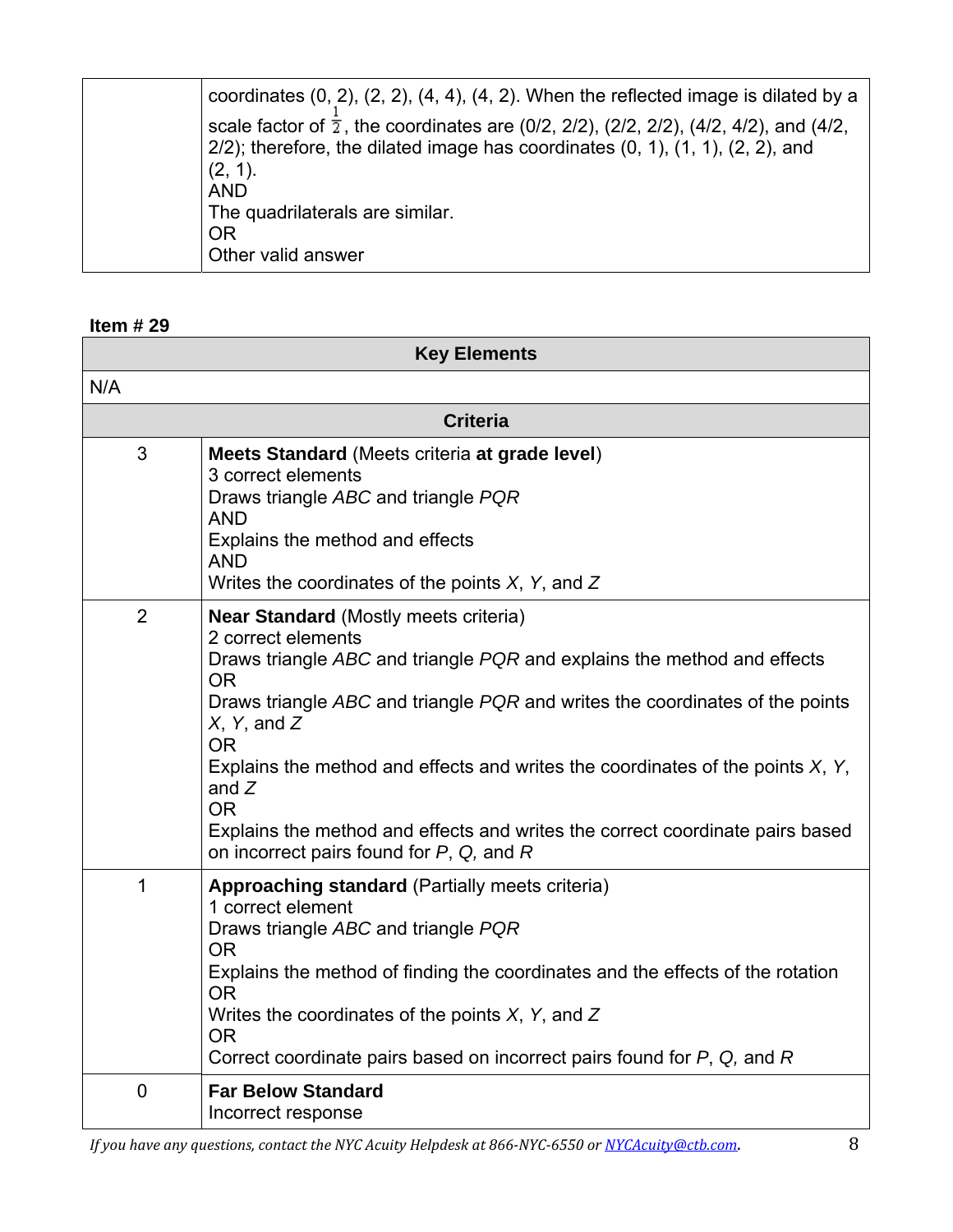

| <b>Key Elements</b> |                                                                                                                                                                                                                                                                                                          |  |  |
|---------------------|----------------------------------------------------------------------------------------------------------------------------------------------------------------------------------------------------------------------------------------------------------------------------------------------------------|--|--|
| N/A                 |                                                                                                                                                                                                                                                                                                          |  |  |
| <b>Criteria</b>     |                                                                                                                                                                                                                                                                                                          |  |  |
| 3                   | Meets Standard (Meets criteria at grade level)<br>3 correct elements<br>Describes the sequence of two transformations used to create figure PQRS<br>from figure ABCD<br><b>AND</b><br>Gives the coordinates after the first transformation<br><b>AND</b><br>Explains how the coordinates were determined |  |  |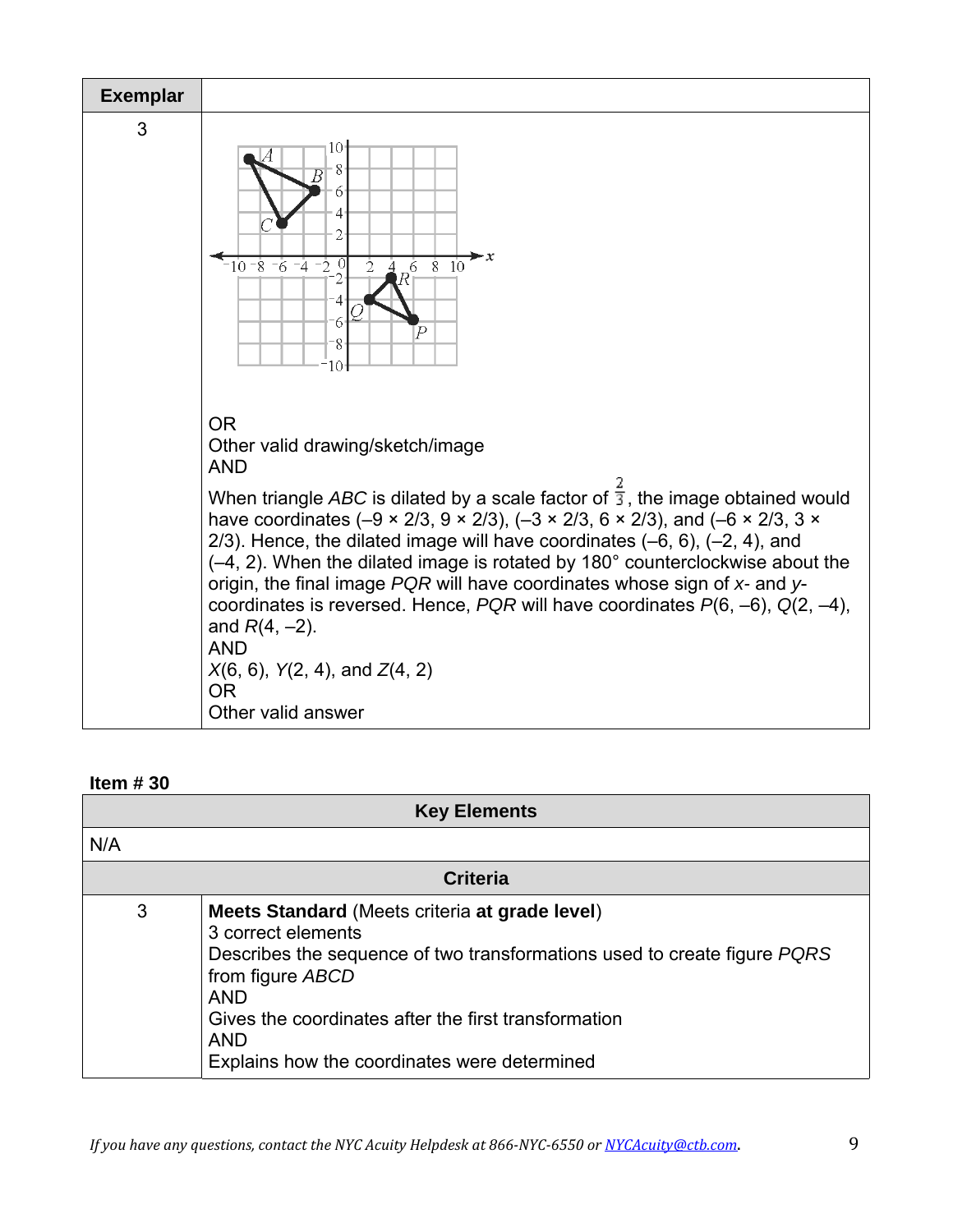| $\overline{2}$  | <b>Near Standard (Mostly meets criteria)</b><br>2 correct elements<br>Describes the sequence of two transformations used to create figure PQRS<br>from figure ABCD and gives the coordinates after the first transformation<br><b>OR</b><br>Describes the sequence of two transformations used to create figure PQRS<br>from figure ABCD and explains how the coordinates were determined<br><b>OR</b><br>Gives the coordinates after the first transformation and explains how the<br>coordinates were determined |
|-----------------|--------------------------------------------------------------------------------------------------------------------------------------------------------------------------------------------------------------------------------------------------------------------------------------------------------------------------------------------------------------------------------------------------------------------------------------------------------------------------------------------------------------------|
| 1               | <b>Approaching Standard (Partially meets criteria)</b><br>1 correct element<br>Describes the sequence of two transformations used to create figure PQRS<br>from figure ABCD<br><b>OR</b><br>Gives the coordinates after the first transformation<br><b>OR</b><br>Explains how the coordinates were determined                                                                                                                                                                                                      |
| $\mathbf 0$     | <b>Far Below Standard</b><br>Incorrect response                                                                                                                                                                                                                                                                                                                                                                                                                                                                    |
| <b>Exemplar</b> |                                                                                                                                                                                                                                                                                                                                                                                                                                                                                                                    |
| 3               | Dilation by a scale factor of $\overline{2}$ followed by translation upward by 2 units<br><b>OR</b><br>Translation upward by 4 units followed by a dilation by a scale factor of $\frac{1}{2}$<br><b>AND</b><br>$(-3, -1), (-1, -1), (-2, -2), (-4, -2)$<br>OR.<br>$(-6, 2), (-2, 2), (-4, 0), (-8, 0)$<br>AND<br>Each value of each of the coordinates in the original figure was divided by 2.<br><b>OR</b><br>Each of the y-values in the original figure was increased by 4.<br>0R<br>Other valid answer       |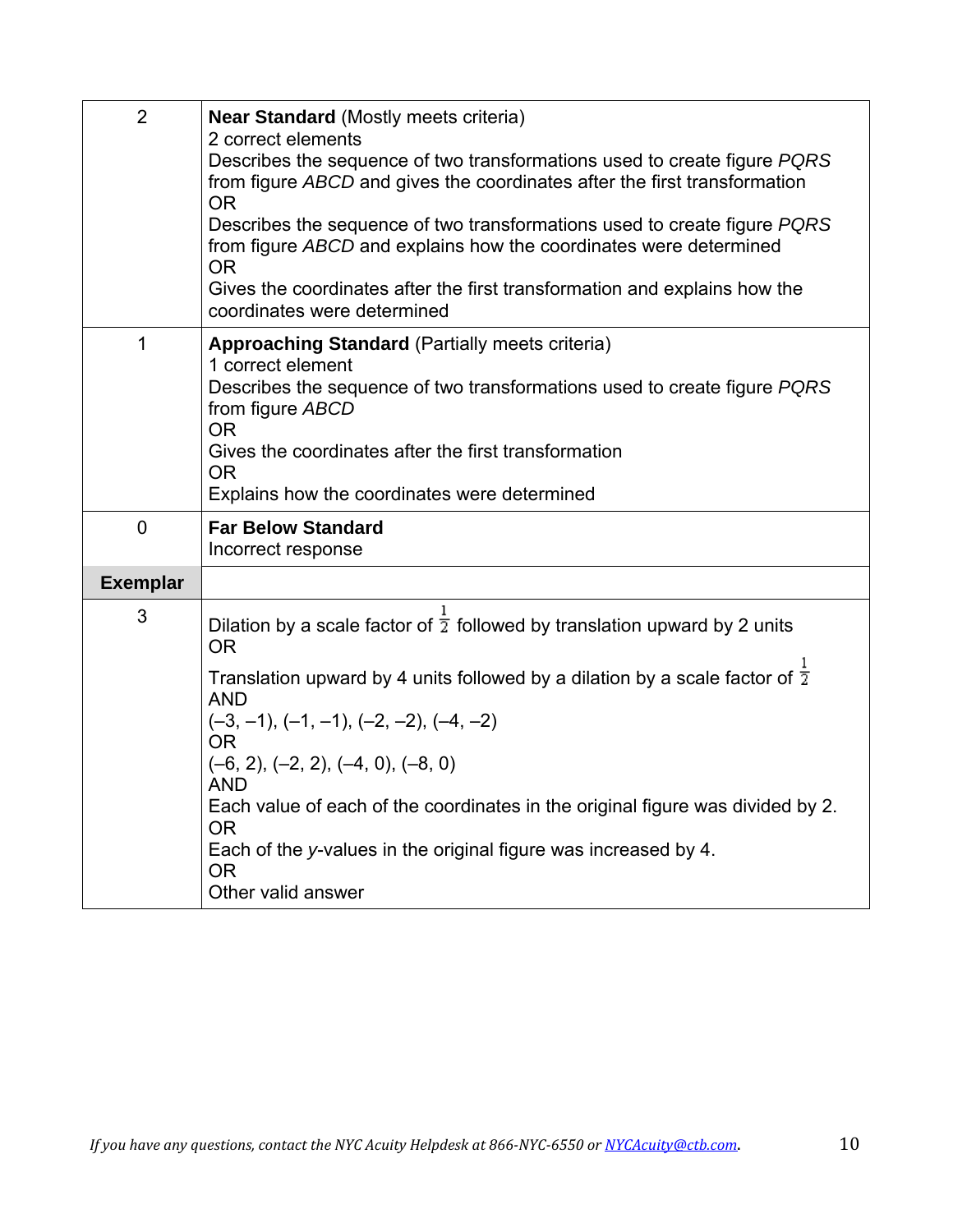| <b>Key Elements</b> |                                                                                                                                                                                                                                                                                                                                                         |  |  |
|---------------------|---------------------------------------------------------------------------------------------------------------------------------------------------------------------------------------------------------------------------------------------------------------------------------------------------------------------------------------------------------|--|--|
| N/A                 |                                                                                                                                                                                                                                                                                                                                                         |  |  |
| <b>Criteria</b>     |                                                                                                                                                                                                                                                                                                                                                         |  |  |
| 3                   | Meets Standard (Meets criteria at grade level)<br>3 correct elements<br>Writes no<br><b>AND</b><br>Explains why it is not a function<br><b>AND</b><br>Changes one of the sevens to a number not already used for tomatoes                                                                                                                               |  |  |
| 2                   | <b>Near Standard (Mostly meets criteria)</b><br>2 correct elements<br>Writes no and explains why it is not a function<br><b>OR</b><br>Writes no and changes one of the sevens to a number not already used for<br>tomatoes<br><b>OR</b><br>Explains why it is not a function and changes one of the sevens to a number<br>not already used for tomatoes |  |  |
| 1                   | <b>Approaching Standard (Partially meets criteria)</b><br>1 correct element<br>Writes no<br><b>OR</b><br>Explains why it is not a function<br>0R<br>Changes one of the sevens to a number not already used for tomatoes                                                                                                                                 |  |  |
| $\overline{0}$      | <b>Far Below Standard</b><br>Incorrect response                                                                                                                                                                                                                                                                                                         |  |  |
| <b>Exemplar</b>     |                                                                                                                                                                                                                                                                                                                                                         |  |  |
| 3                   | Part A<br>No,<br><b>AND</b><br>There are 2 days where there were 7 tomatoes and they had different numbers<br>of peppers on those days, therefore it would not be a function.<br><b>AND</b><br>Part B<br>You could change either one of the sevens under tomatoes to a number not<br>listed for tomatoes already.<br><b>OR</b><br>Other valid answer    |  |  |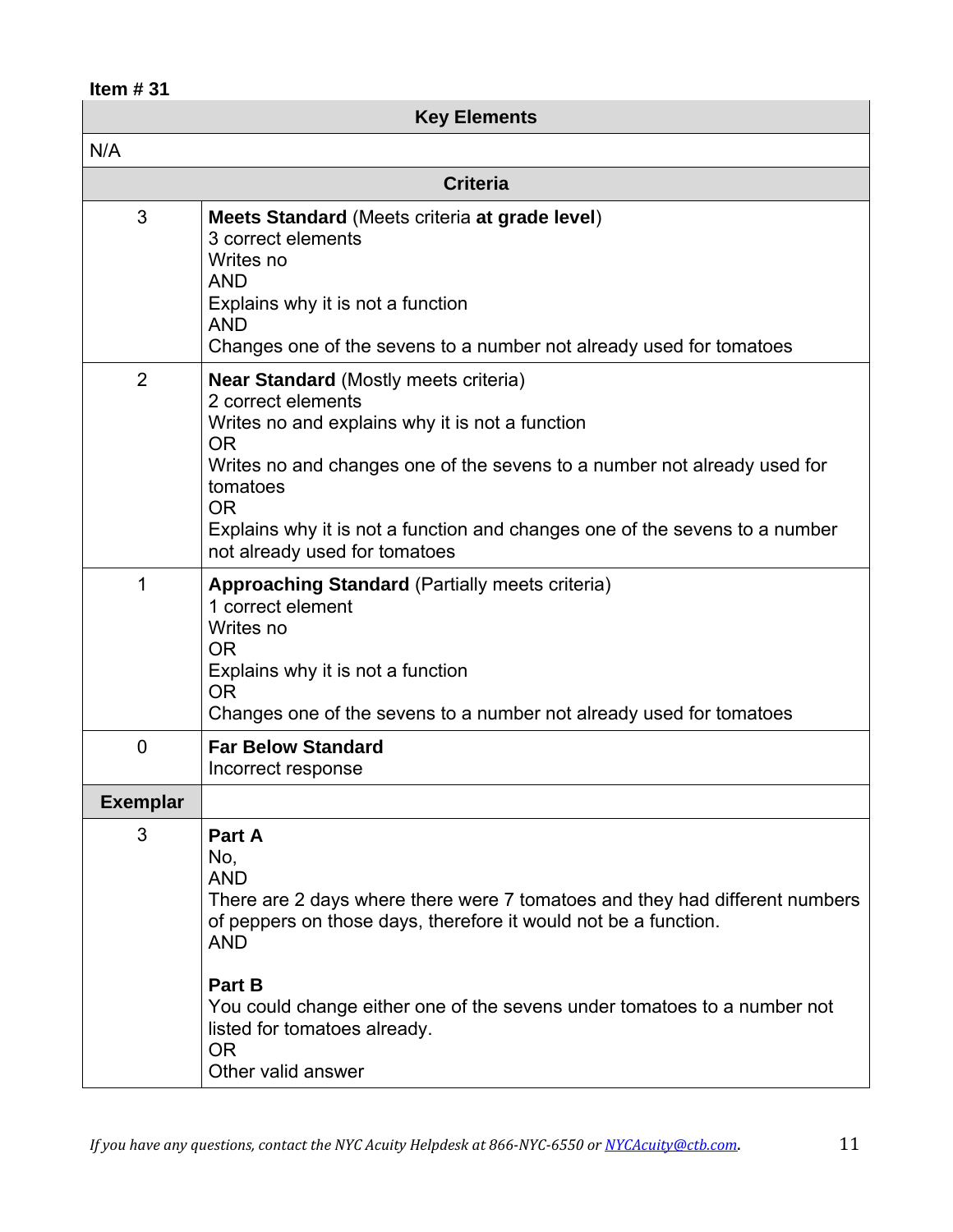| <b>Key Elements</b> |                                                                                                                                                                                                                                                                                                                                                                                                                                                                                                                                                                                                                                                                    |  |
|---------------------|--------------------------------------------------------------------------------------------------------------------------------------------------------------------------------------------------------------------------------------------------------------------------------------------------------------------------------------------------------------------------------------------------------------------------------------------------------------------------------------------------------------------------------------------------------------------------------------------------------------------------------------------------------------------|--|
| N/A                 |                                                                                                                                                                                                                                                                                                                                                                                                                                                                                                                                                                                                                                                                    |  |
|                     | <b>Criteria</b>                                                                                                                                                                                                                                                                                                                                                                                                                                                                                                                                                                                                                                                    |  |
| 6                   | Meets Standard (Meets criteria at grade level)<br>6 correct elements<br>Writes an equation that shows the relationship between $m\angle ABC$ , $m\angle BAC$ ,<br>and $m\angle ACD$<br><b>AND</b><br>Writes that $\angle ACB$ and $\angle ACD$ are supplementary; therefore, their sum is 180°<br>and writes that the sum of $\angle BAC$ , $\angle ABC$ , and $\angle ACB$ is 180° because the<br>sum of the angles of a triangle equals 180 degrees<br><b>AND</b><br>States Arnie's statement is incorrect<br><b>AND</b><br>Explains why Arnie's statement is incorrect<br><b>AND</b><br>Writes the measure of $\angle ABC$<br><b>AND</b><br>Explains the answer |  |
| 5                   | 5 correct elements                                                                                                                                                                                                                                                                                                                                                                                                                                                                                                                                                                                                                                                 |  |
| 4                   | 4 correct elements                                                                                                                                                                                                                                                                                                                                                                                                                                                                                                                                                                                                                                                 |  |
| 3                   | 3 correct elements                                                                                                                                                                                                                                                                                                                                                                                                                                                                                                                                                                                                                                                 |  |
| 2                   | 2 correct elements                                                                                                                                                                                                                                                                                                                                                                                                                                                                                                                                                                                                                                                 |  |
| 1                   | 1 correct element                                                                                                                                                                                                                                                                                                                                                                                                                                                                                                                                                                                                                                                  |  |
| $\overline{0}$      | <b>Far Below Standard</b><br>Incorrect response                                                                                                                                                                                                                                                                                                                                                                                                                                                                                                                                                                                                                    |  |
| <b>Exemplar</b>     |                                                                                                                                                                                                                                                                                                                                                                                                                                                                                                                                                                                                                                                                    |  |
| 6                   | Part A.1<br>m∠ABC+ m∠BAC= m∠ACD<br>Part A.2<br><b>AND</b><br>$\angle ACB$ and $\angle ACD$ are supplementary; therefore, their sum is 180°. Also, the<br>sum of $\angle BAC$ , $\angle ABC$ , and $\angle ACB$ is 180° because the sum of the angles of a<br>triangle equals 180°. Therefore, the sum of $\angle ACB$ and $\angle ACD$ is equal to the<br>sum of $\angle BAC$ , $\angle ABC$ , and $\angle ACB$ . Therefore, $m\angle ABC + m\angle BAC =$<br>$m\angle ACD$<br><b>AND</b><br>Part B<br>Arnie's statement is incorrect.<br><b>AND</b>                                                                                                               |  |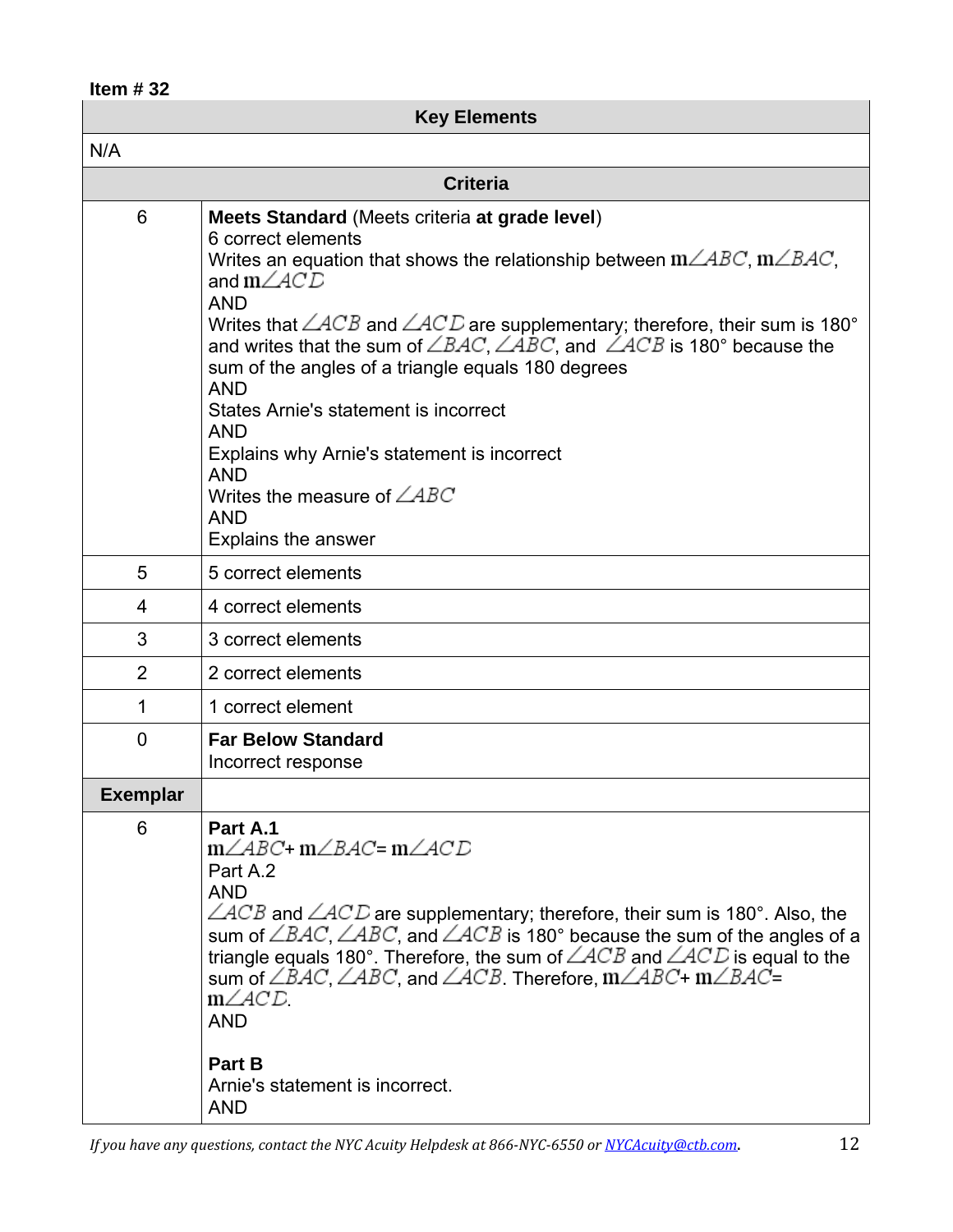| Arnie's statement is incorrect because the sum of the opposite interior angles<br>is equal to the exterior $\angle ACD$ Therefore, $m\angle BAC$ is equal to the difference<br>of $m\angle ACD$ and $m\angle ABC$ , which is equal to 60°.<br><b>AND</b> |
|----------------------------------------------------------------------------------------------------------------------------------------------------------------------------------------------------------------------------------------------------------|
| Part C<br>$15^{\circ}$<br><b>AND</b><br>$m\angle ABC$ is the difference of the $m\angle ACD$ and $m\angle BAC$ because the sum of<br>the opposite interior angles of a triangle is equal to the exterior angle.<br>0R<br>Other valid answer              |

| <b>Key Elements</b> |                                                                                                                                                                                                                                                                                                                                                                                                           |  |
|---------------------|-----------------------------------------------------------------------------------------------------------------------------------------------------------------------------------------------------------------------------------------------------------------------------------------------------------------------------------------------------------------------------------------------------------|--|
| N/A                 |                                                                                                                                                                                                                                                                                                                                                                                                           |  |
| <b>Criteria</b>     |                                                                                                                                                                                                                                                                                                                                                                                                           |  |
| 6                   | Meets Standard (Meets criteria at grade level)<br>6 correct elements<br>plots all 9 points correctly<br><b>AND</b><br>describes the association between the temperature of Jack's city and the<br>number of people at his ice cream shop<br><b>AND</b><br>explains the answer<br><b>AND</b><br>explains why Jack's statement is incorrect<br><b>AND</b><br>states a reason for the presence of an outlier |  |
| 5                   | 5 correct elements                                                                                                                                                                                                                                                                                                                                                                                        |  |
| 4                   | 4 correct elements                                                                                                                                                                                                                                                                                                                                                                                        |  |
| 3                   | 3 correct elements                                                                                                                                                                                                                                                                                                                                                                                        |  |
| $\overline{2}$      | 2 correct elements                                                                                                                                                                                                                                                                                                                                                                                        |  |
| 1                   | 1 correct element                                                                                                                                                                                                                                                                                                                                                                                         |  |
| $\Omega$            | <b>Far Below Standard</b><br>Incorrect response                                                                                                                                                                                                                                                                                                                                                           |  |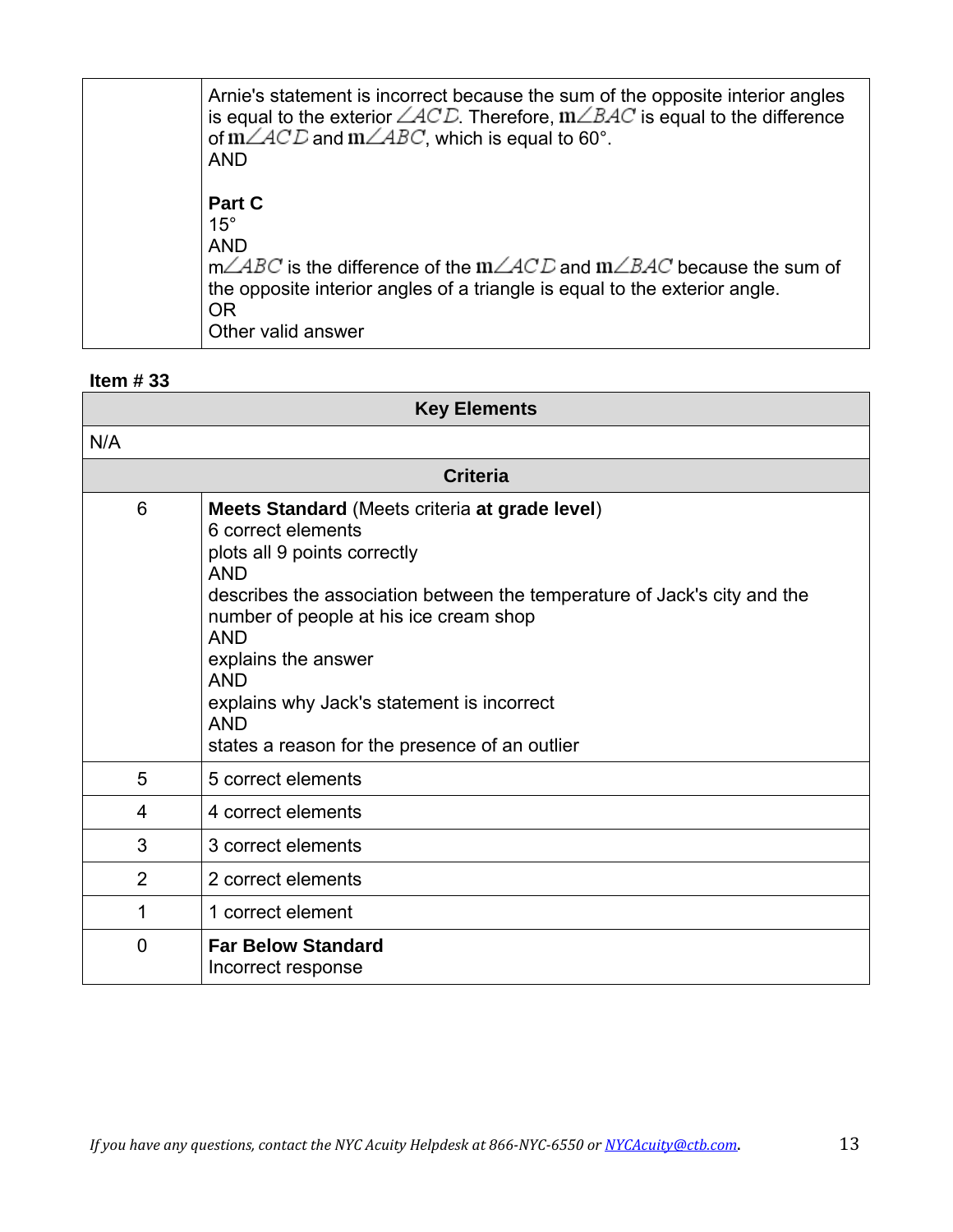